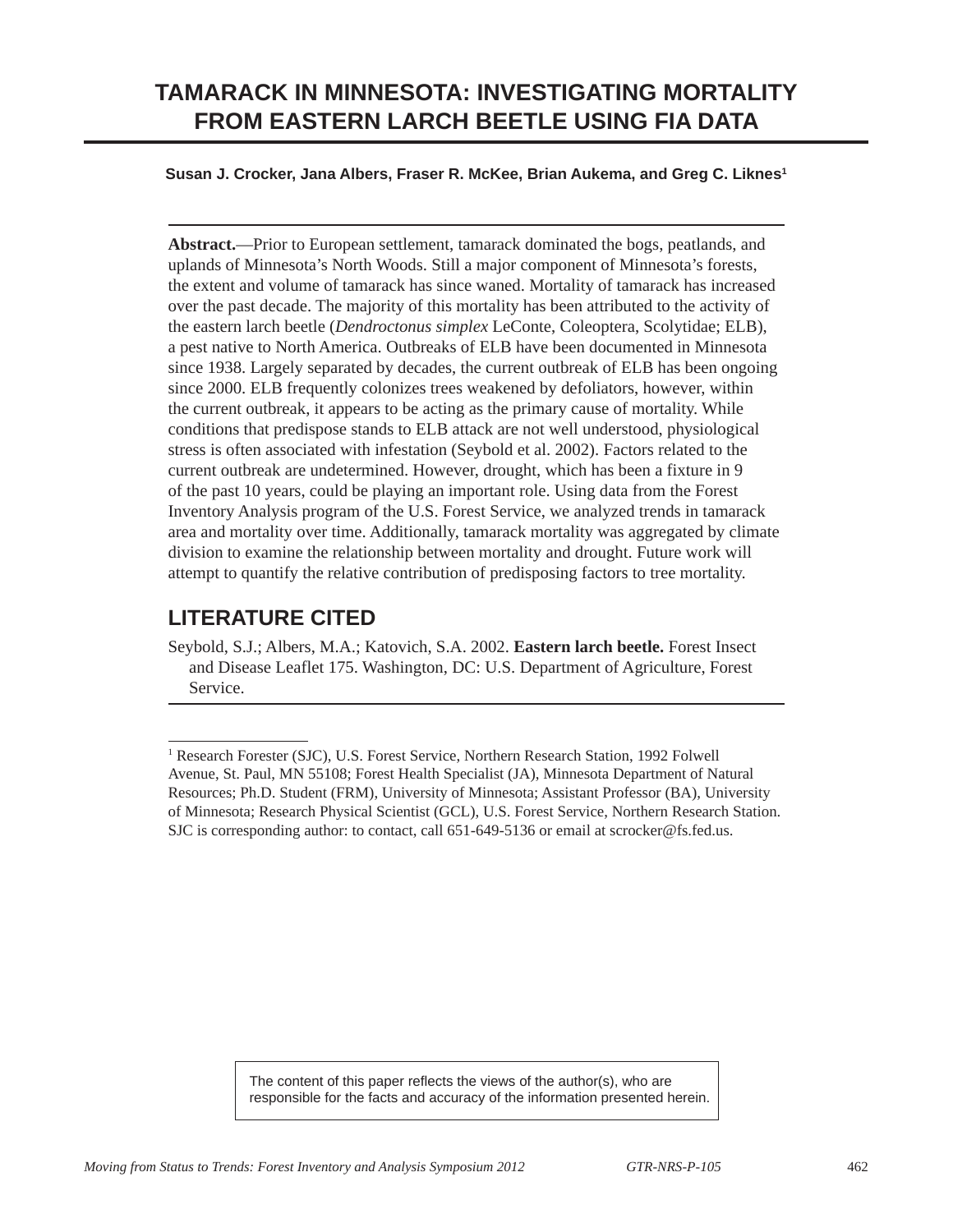# **AGENT-SPECIFIC TREE MORTALITY RATES IN THE EASTERN UNITED STATES FROM FIA DATA**

### **Alan V. Di Vittorio and Jeffrey Q. Chambers1**

**Abstract.**—Forest tree mortality plays an important role in the global carbon budget through so-called "background" mortality rates and larger, less frequent mortality events. The actual mortality turnover rates of forest biomass are not well understood and can vary with forest type, stand characteristics, and environmental conditions. Different agents, such as fire, insects, disease, and weather, operate on different time scales with effects varying across different ecosystems. This variability makes it difficult, but important, to determine patterns of agent-specific mortality for model projections of forest carbon balance. However, many regional and global ecosystem models assume a single, nonfire mortality rate for all forests, which introduces bias to projections of forest carbon balance. Using the U.S. Forest Service Forest Inventory Analysis database (FIADB), we estimate annual average mortality rates, on a per-tree basis, for eastern U.S. forests between 2000 and 2010 (except for 1974-1984 Louisiana estimates). We present spatially explicit estimates of total mortality and of agent-specific mortality due to animals, disease, insects, fire, harvest, weather, vegetation, and unknown agent. These estimates include all trees greater than or equal to 1 inch in diameter in remeasured forest- or timberland plots, and exclude plots with annual average harvest rates greater than 3.5 percent. Estimated annual average mortality rates vary from 0.2 percent to 7.5 percent across the eastern United States. Removing fire and harvest effects limits this range to 0.2 percent to 4.9 percent. The unweighted regional average is 3.3 percent for total annual average mortality (30 states), and removing fire and harvest effects lowers this average to 2.4 percent. Unknown agents dominate the northern state estimates and vegetation encroachment dominates southern state estimates. Weather mortality estimates can be up to 98 percent, but are generally on the order of disease and fire estimates. These estimates indicate that uniform mortality rates in ecosystem models would be improved by spatially explicit values.

<sup>&</sup>lt;sup>1</sup> Postdoctoral Fellow (AVD), Lawrence Berkeley National Laboratory, Earth Sciences Division, One Cyclotron Road, MS 84R0171, Berkeley, CA 94709; Staff Scientist (JQC), Lawrence Berkeley National Laboratory. AVD is corresponding author: to contact, call 510-486-7798 or email at avdivittorio@lbl.gov.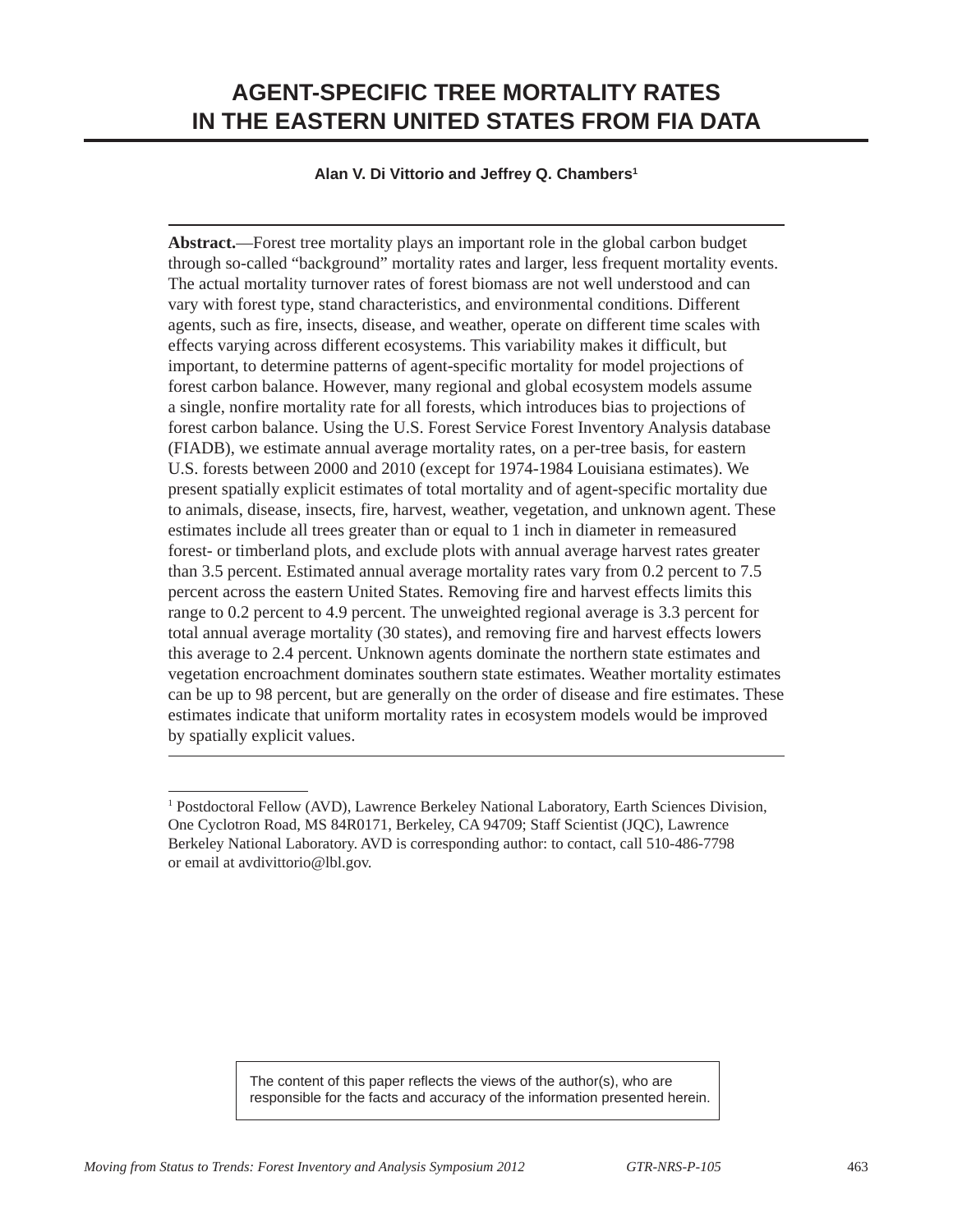## **REMOTE SENSING DATA AS A MONITORING TOOL: TRENDS IN WILDFIRE ACTIVITY FOR THE PAST QUARTER CENTURY AND THE RELATIONSHIP TO OTHER BIOPHYSICAL AND ENVIRONMENTAL VARIABLES.**

#### **Mark Finco, Brad Quayle, Kevin A. Megown, C. Kenneth Brewer, and Jennifer Lecker1**

**Abstract.**—The Monitoring Trends in Burn Severity (MTBS, www.mtbs.gov) project is mapping extent, size, and severity of all large wildland fires greater than 1000 acres in the west and 500 acres in the east over the conterminous United States (CONUS), Alaska, and Hawaii. In 2012 the project reached a milestone, completing the mapping for all fires between 1984 and 2010. The MTBS project produces geospatial and tabular data using a consistent protocol for fire trend analysis at a range of spatial, temporal, and thematic scales.

Our poster presents some of the more important trends observed by intersecting the MTBS geospatial data with data layers related to other biophysical and environmental landscape characteristics. Many of these trends were stated in the initial chartering of the MTBS project by the Wildland Fire Leadership Council, including understanding the trends in burn severity by vegetation type, how burned area and severity differ by administrative ownership, and whether there is any trend in the proximity of fires to the wildland-urban interface.

<sup>&</sup>lt;sup>1</sup> Contract Leader (MF), Program Leaders (BQ and KAM), and Group Leader (JL), U.S. Forest Service, Remote Sensing Applications Center, 2222 West 2300 South, Salt Lake City, UT 84119; Remote Sensing Program Manager (KB), U.S. Forest Service, Washington, DC. MF is corresponding author: to contact, call 801-975-3767 or email at mfinco@fs.fed.us.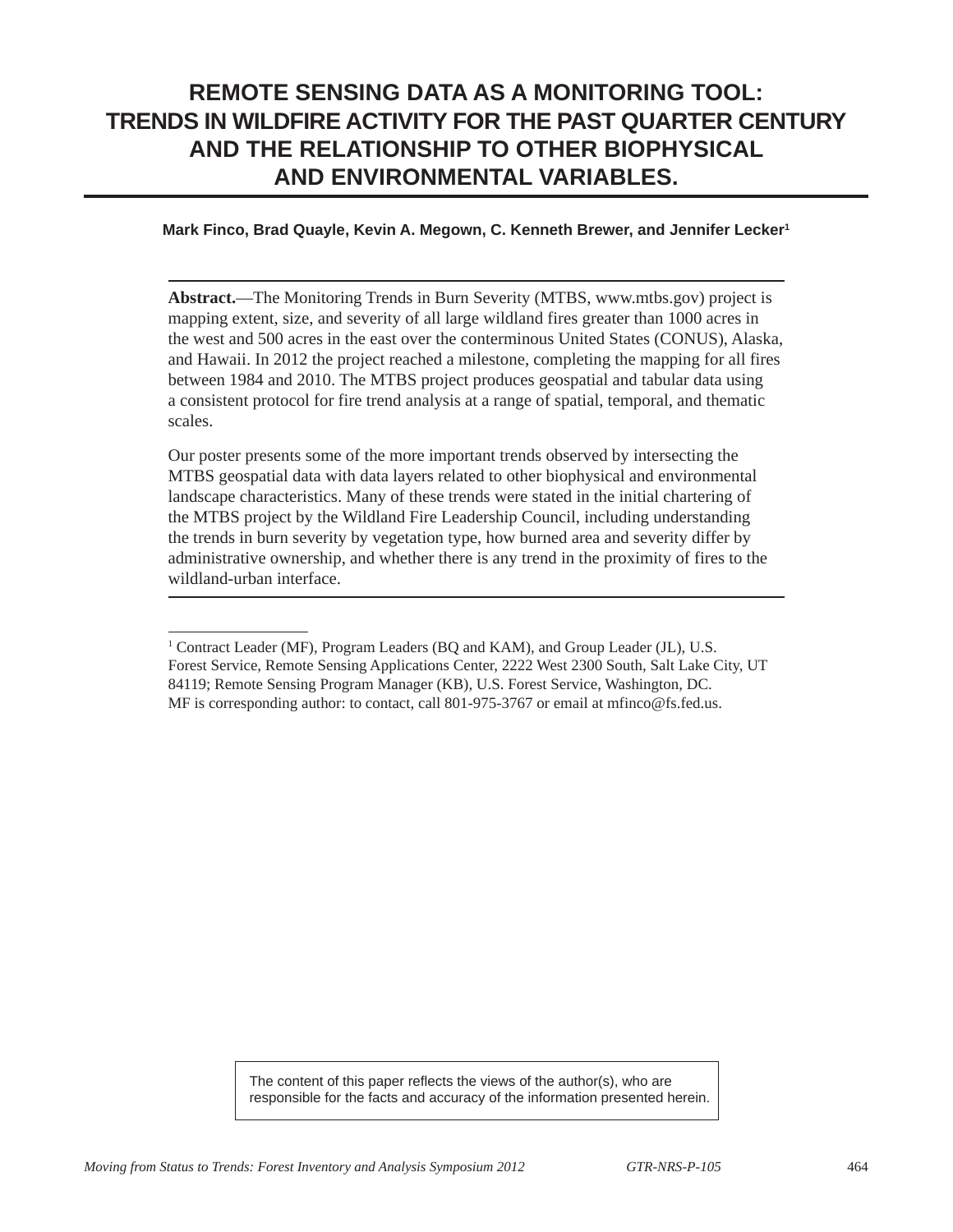# **DETAILED MAPS OF TROPICAL FOREST TYPES ARE WITHIN REACH: FOREST TREE COMMUNITIES FOR TRINIDAD AND TOBAGO MAPPED WITH MULTISEASON LANDSAT AND GOOGLE EARTH**

### **Eileen H. Helmer, Thomas S. Ruzycki, Jay Benner, Shannon M. Voggesser, Barbara P. Scobie, Courtenay Park, David W. Fanning, and Seepersad Ramnarine1**

**Abstract.**—Tropical forest managers need detailed maps of forest types for REDD+, but spectral similarity among forest types, cloud and scan-line gaps, and scarce vegetation ground plots complicate producing such maps from satellite imagery. How can these challenges be overcome? We describe a case study of mapping tropical forests to floristic classes for Trinidad and Tobago with gap-filled Landsat imagery by judicious combination of field and remote sensing work (Helmer et al. 2012). Recent and forthcoming developments are making such mapping with Landsat imagery far more accessible to nonspecialists. We highlight some key steps to mapping tropical forest habitats with cloudy Landsat and related insights from this study.

In the study area, class characteristics like "deciduousness" allowed discrimination of floristic classes. We also discovered that the extensive training data needed for mapping tropical forest types with "noisy" gap-filled imagery can be collected by learning to identify tree communities in 1) imagery with fine spatial resolution of  $\leq 1$  m; 2) multiseason fine resolution imagery (usually only viewable on Google Earth<sup>™</sup>); or 3) Landsat imagery from different dates, particularly imagery from drought years, even if decades old. Further, we show that gap-filled, synthetic multi-season Landsat imagery significantly improves class-level accuracy for several seasonal forest associations (by 14 to 21 percent for deciduous, 7 to 36 percent for semi-evergreen, and 3 to11 percent for seasonal evergreen associations, and by 5 to 8 percent for secondary forest and woody agriculture). Moreover, in some cases the seasonal spectral patterns in multiseason Landsat imagery have much more spatial detail than available ancillary maps of environmental variables, making them more useful when mapping tropical forest tree communities with Landsat. These detailed mapping efforts can lead to new views of tropical forest landscapes. Here we learned that the xerophytic rain forest of Tobago is closely associated with ultramaphic geology, helping to explain its unique physiognomy.

### **LITERATURE CITED**

Helmer, E.H.; Ruzycki, T.S.; Benner, J.; Voggesser, S.M.; Scobie, B.P.; Park, C.; Fanning, D.W.; Ramnarine, S. 2012. **Detailed maps of tropical forest types are within reach: forest tree communities for Trinidad and Tobago mapped with multiseason Landsat and multiseason fine-resolution imagery.** Forest Ecology and Management. 279: 147-166.

<sup>&</sup>lt;sup>1</sup> Research Ecologist (EHH), U.S. Forest Service, International Institute of Tropical Forestry, 1201 Calle Ceiba, Jardín Botánico Sur, Río Piedras, PR 00926; Colorado State University, Fort Collins, CO (TSR, JB, and SMV); Republic of Trinidad and Tobago, Trinidad and Tobago Forestry Division (BPS, CP, and SR); Fanning Software Consulting, Fort Collins, CO (DWF). EHH is corresponding author: to contact, call 787-766-5335 or email at ehelmer@fs.fed.us.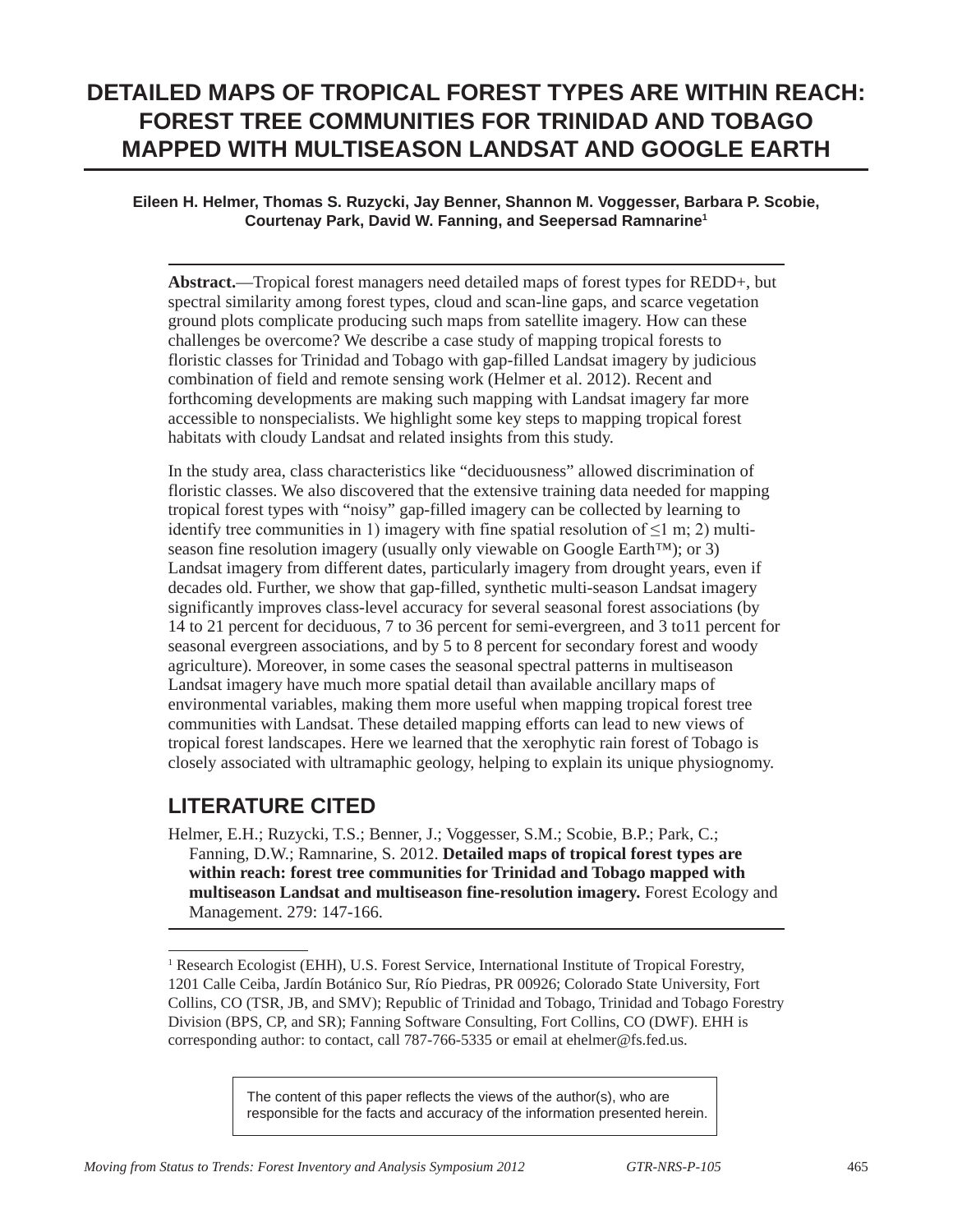#### **Dennis M. Jacobs and Joseph M. McCollum1**

**Abstract.**—Fixed-radius circles provide fixed-area plots for sampling. An array of dots within circles provides secondary sampling points within fixed-area plot circles. The hexagonal grid offers an elegant equidistant array of points that will deliver a balanced association between the circular area and number of points. A chosen target is 100 points within the circular plot and no less than 100, to approximate the mental process that one dot is about 1 percent. Equidistant integer spacing provides a minimal 109 hexagonal points with one dot on the plot center, but the visual weight is not well balanced along the circle perimeter. However, the centers of 102 hexagons can be strategically placed inside the circle by using the inscribed and circumscribed radii of hexagons, and will provide equal weighting between the dot spacing and each dot's representative area. Dividing the area of the circle by 102 gives the area of each small hexagon. We can then determine the non-integer spacing for the equidistant dot grid, which has no point at the center of the circular area, but with the first ring of three dots balanced around the plot center placed upon the vertex of the three central hexagons. By the use of Cartesian coordinates and the Pythagorean Theorem, we present the numerical balance of the points bounding the circle perimeter. Solutions of 104 and 100 dots may be obtained by balancing upon the bisector of two hexagon centers.

<sup>&</sup>lt;sup>1</sup> Research Forester (DMJ) and Information Technology Specialist (JMM), U.S. Forest Service, Southern Research Station, 4700 Old Kingston Pike, Knoxville, TN 37919; DMJ is corresponding author: to contact, call 865-862-2060 or email at djacobs@fs.fed.us.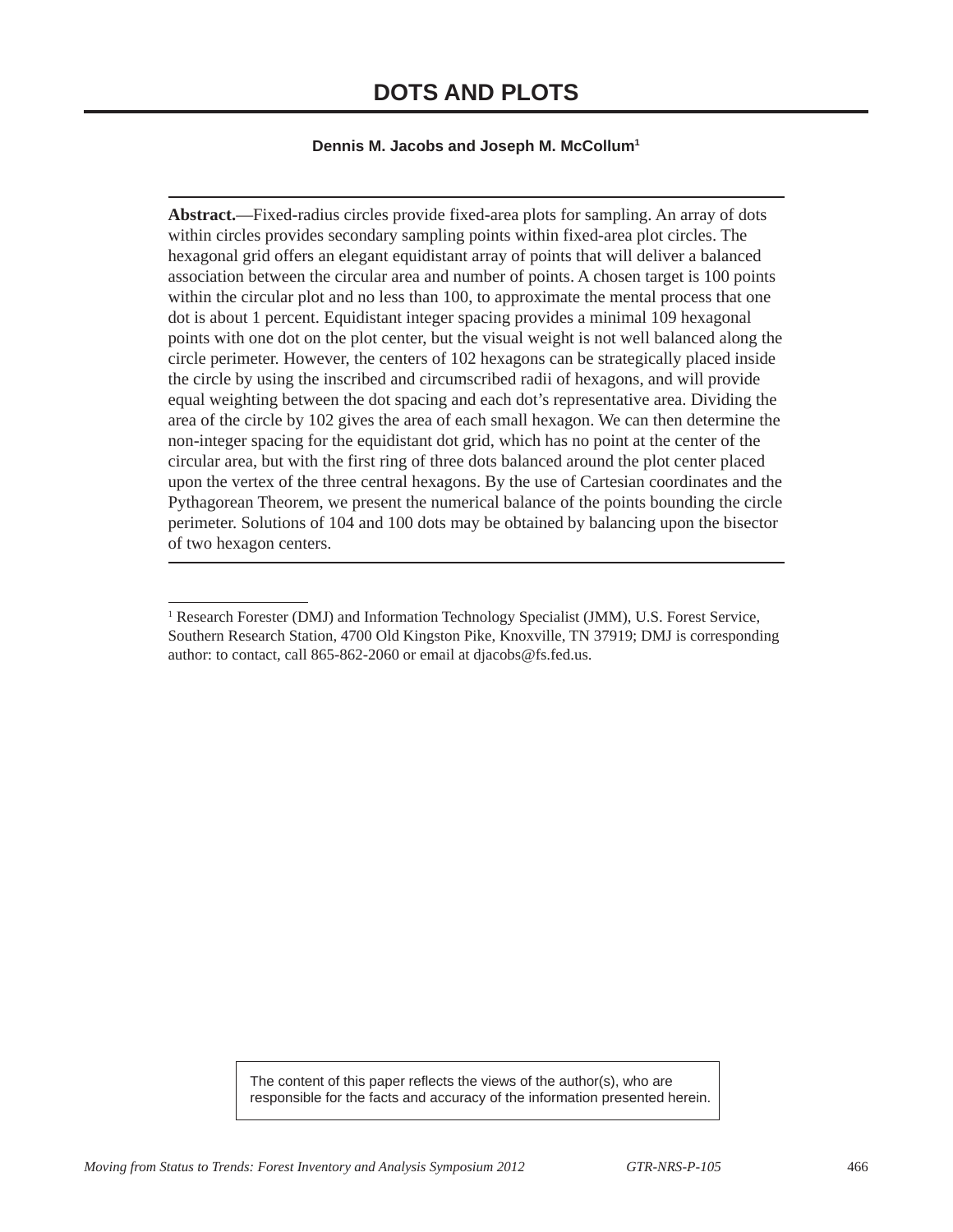### **PROGRESSION OF THE INVENTORY AND MONITORING OF NONFOREST LANDS WITH TREES**

### **Dacia M. Meneguzzo, Greg C. Liknes, and Charles H. Perry1**

**Abstract.**—Since its inception more than 80 years ago, the Forest Inventory and Analysis (FIA) Program has evolved from a timber-based inventory to an enhanced inventory that includes all forest land. However, FIA's definition of forest land requires areas of tree cover to be 120 feet wide and 1 acre in size. As a result, small scattered patches and linear plantings of trees are excluded from the inventory yet they are of ecological and economic importance. In the Great Plains region, it is these types of nonforest lands with trees that make up much of the total tree cover. In Nebraska, for example, past inventory reports have contained information only about the extent of nonforest tree cover but it has not been included consistently and explicit spatial information is lacking. Moving to an all-tree inventory would be ideal but ground-based data collection is cost prohibitive. Advances in remote sensing offer a promising solution to this problem. Our poster presents a timeline of past methodologies and area estimates of nonforest lands with trees as well as a new methodology for an image-based inventory of all tree cover using freely available, digital aerial photography from the National Agriculture Imagery Program (NAIP). Furthermore, the repeat availablity of NAIP imagery will make it possible to continuously monitor tree cover in the Great Plains.

<sup>&</sup>lt;sup>1</sup> Research Forester (DMM), Research Physical Scientist (GCL), and Research Soil Scientist (CHP), U.S. Forest Service, Northern Research Station, 1992 Folwell Avenue, St. Paul, MN 55108. DMM is corresponding author: to contact, call 651-649-5129 or email at dmeneguzzo@fs.fed.us.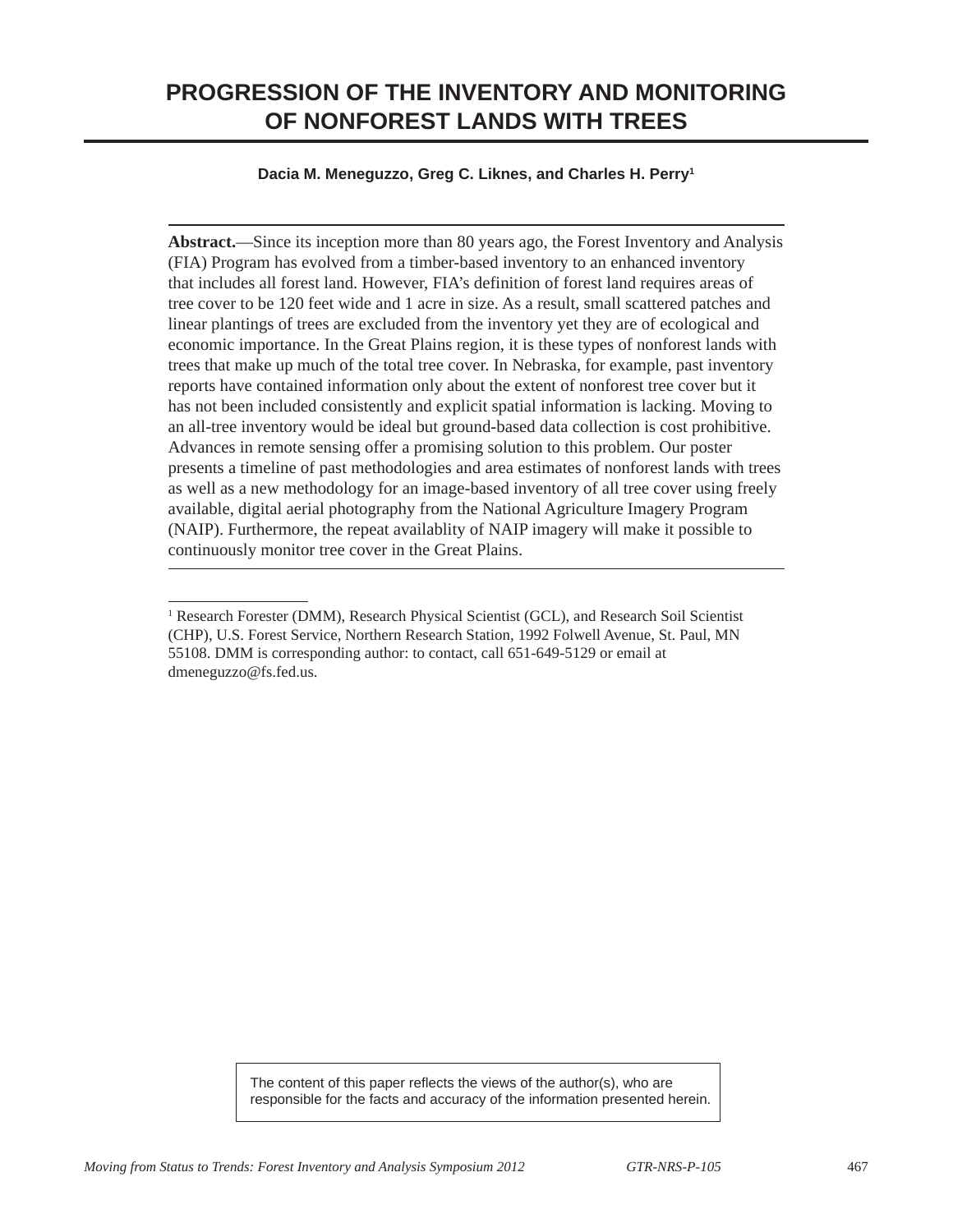### **Charles H. Perry, Linda R. Smith, Mary A. Carr, Randy Vreeke, and others1**

**Abstract.**—The United States has a tremendous forest resource—more than 750 million acres of native and planted forests managed by public and private landowners for forest products, recreation, wilderness, wildlife habitat, and many other purposes. Over the past 150 years, basic surveys of United States forests have evolved into a rigorous inventory program that is used to share information about the value of these forests and the challenges that confront them. More recent technological and methodological advancements make it possible to create spatial products (maps) from the inventory data and other spatial data, such as digital elevation models and satellite imagery. The Forest Atlas of the United States uses these maps to highlight the value of our nation's forest in a graphic and novel manner. In the Forest Atlas of the United States, we explore these questions and many more: Where do forests grow? What else lives in forests? What shapes forests? What benefits do forests provide? What is in the future for our forests? This project represents a strategic partnership between several parts of the Forest Service, integrating FIA inventory data with remote sensing and GIS applications. Our poster provides a sample of the content that will be included in the forthcoming atlas and highlight the use of maps, graphics, accessible text, and images to communicate forest monitoring information with the public.

<sup>&</sup>lt;sup>1</sup> Research Soil Scientist (CHP), U.S. Forest Service, Northern Research Station, 1992 Folwell Avenue, St. Paul, MN 55108; Graphic Designer (LRS), U.S. Forest Service, Remote Sensing Applications Center, Salt Lake City, UT; Technical Publications Editor (MAC), U.S. Forest Service, Olympia, WA; Cartographer (RV), U.S. Forest Service, Geospatial Service and Technology Center, Salt Lake City, UT. CHP is corresponding author: to contact, call 651-649-5191 or email at charleshperry@fs.fed.us.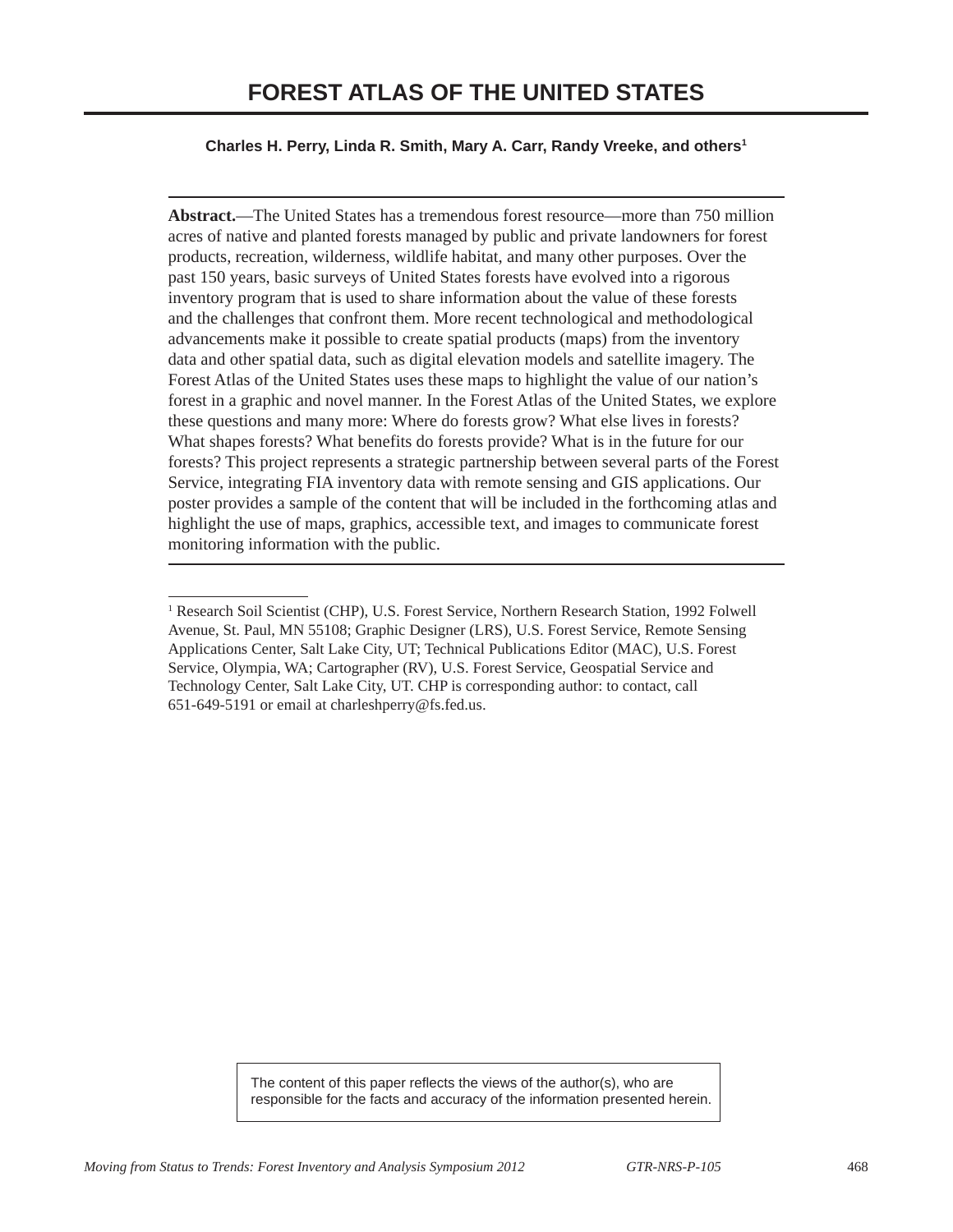# **ASSESSING CHANGES IN VEGETATION COMPOSITION AND STRUCTURE: WHAT CAN WE LEARN FROM 500 PLOTS?**

#### **Bethany K. Schulz and W. Keith Moser1**

**Abstract.**—Using remeasurement data from more than 500 plots measured by the Northern Research Station's Forest Inventory and Analysis Program, we assess changes in vegetation indicator estimates, including species richness, vegetation composition, and structure. We highlight changes in the frequency of introduced species at the plot, subplot, and quadrat levels. Most introduced species are increasing in constancy, with a few exceptions.

<sup>&</sup>lt;sup>1</sup> Research Ecologist/Vegetation Indicator Advisor (BKS), U.S. Forest Service, Pacific Northwest Research Station, Resource Monitoring and Analysis, 161 East 1st Ave., Anchorage, AK 99501; Research Forester (WKM), U.S. Forest Service, Northern Research Station. BKS is corresponding author: to contact, call 907-743-9424 or email at bschulz@fs.fed.us.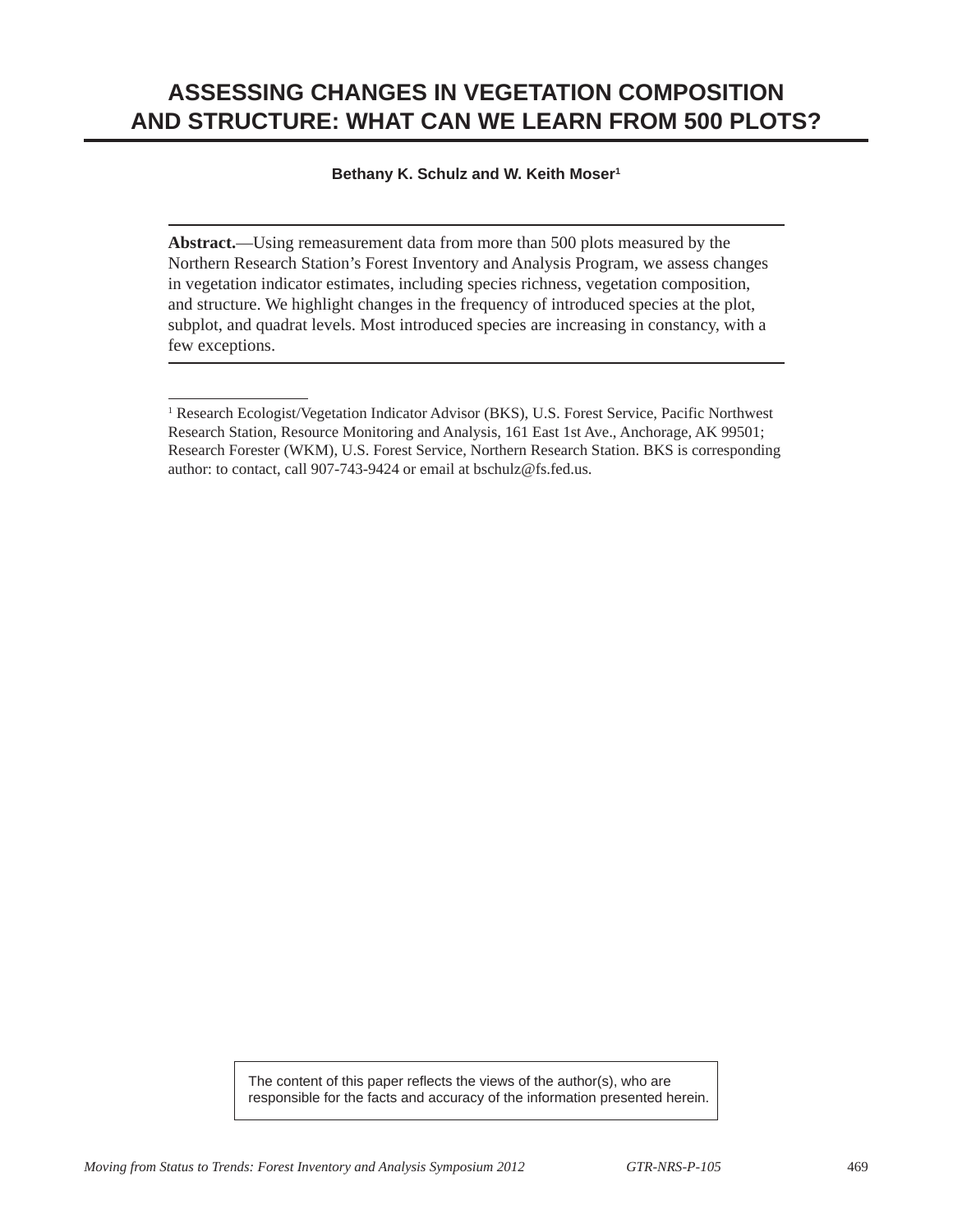## **LOGGING RESIDUE UTILIZATION IN THE STATE OF IDAHO 2008 AND 2011**

**Eric A. Simmons, Erik C. Berg, Todd A. Morgan, Charles B. Gale, Stanley J. Zarnoch, and Steven W. Hayes1**

**Abstract.**—The purpose of this study was to respond to land managers' need for better information on growing-stock removals, utilization of trees, and logging residues as a result of harvesting timber.

A two-stage sampling design was used to select felled trees for measurement within active Idaho logging sites in 2008 and 2011. Fifty percent of the harvested trees were ≤12 inches diameter at breast height (d.b.h.) and accounted for 18 percent of the total growing-stock volume removed and 19 percent of the mill-delivered (utilized) volume. Trees in this range produced 20 percent of the logging residue. About 49 percent of the harvested trees were between 12.1 and 27 inches d.b.h. and accounted for 80 percent of the total growing-stock volume removed and 80 percent of the mill-delivered volume. Trees in this range produced 78 percent of the logging residue. Removal factors quantifying impacts on growing stock revealed that harvesting efforts removed 1,011 cubic feet of timber volume from growing stock for every thousand cubic feet delivered to the mill, with just 24 cubic feet left in the forest as logging residue.

Weight estimates in green tons for the tops and limbs were added to the bole residues to obtain a total tree residue factor to be used as a biomass estimation tool. This tool can provide forest planners and managers the ability to predict potential feasibility of utilizing residues, and to gauge the impact on air quality or fire behavior if the residues burned.

<sup>&</sup>lt;sup>1</sup> Research Associate (EAS), Research Forester (ECB), Program Director (TAM), and Research Assistant (CBG), University of Montana, Forest Industry Research Program, Gallagher Business Building, Missoula, MT, 59812; Mathematical Statistician (SJZ), U.S. Forest Service, Southern Research Station; Research Forester (SWH), University of Montana. EAS is corresponding author: to contact call 406-243-4517 or email at eric.simmons@business.umt.edu.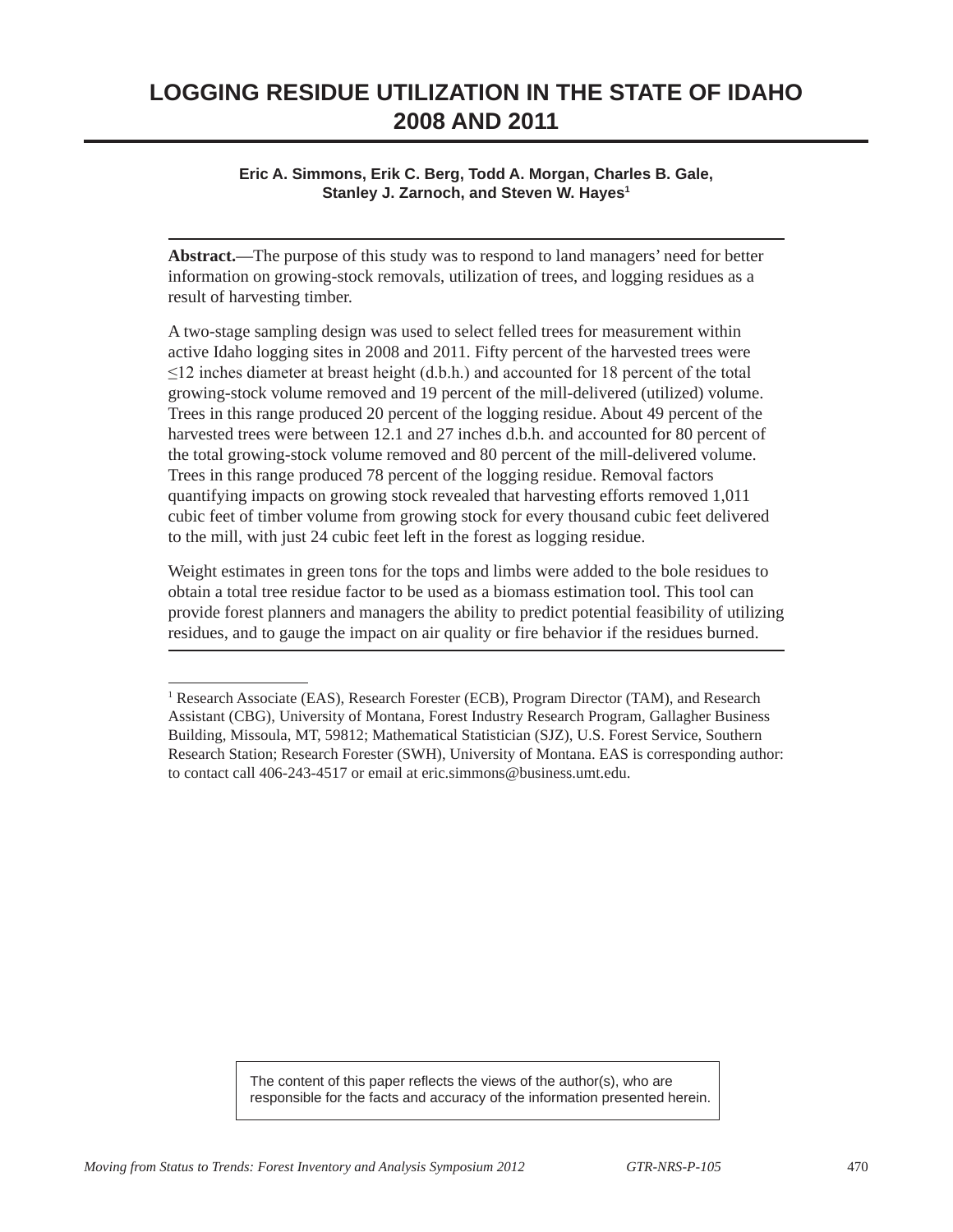## **MINING HISTORICAL FIA REPORTS TO DEVELOP ESTIMATES OF FOREST LAND THROUGH TIME IN THE NORTH CENTRAL REGION OF THE UNITED STATES**

#### **Paul A. Sowers1**

**Abstract.**—The Forest Inventory and Analysis (FIA) Program began collecting inventory data in the early 1930s. While contemporary data (from approximately the last decade) is actively managed in a relational database system and readily accessible with a variety of software tools, older data was previously available only in printed reports for many parts of the United States. For 11 states in the North Central United States, printed reports spanning the 1940s to the 1980s were scanned and made available on demand as a series of CD-ROMs. These scanned reports have now been manually converted to data files and assembled as county-level, GIS compatible datasets.

Data from the first annual FIA inventory were acquired using FIA's online EVALIDator tool and combined with the historical data. A series of county-level choropleth maps are presented showing forest land area change across the 11 state region. The maps are portrayed in a matrix depicting the pairwise changes across the different inventory combinations.

<sup>&</sup>lt;sup>1</sup> Natural Resource Specialist (PAS), U.S. Forest Service, Northern Research Station, 1992 Folwell Avenue, St. Paul, MN 55108. To contact, call 651-649-5101 or email at psowers@fs.fed.us.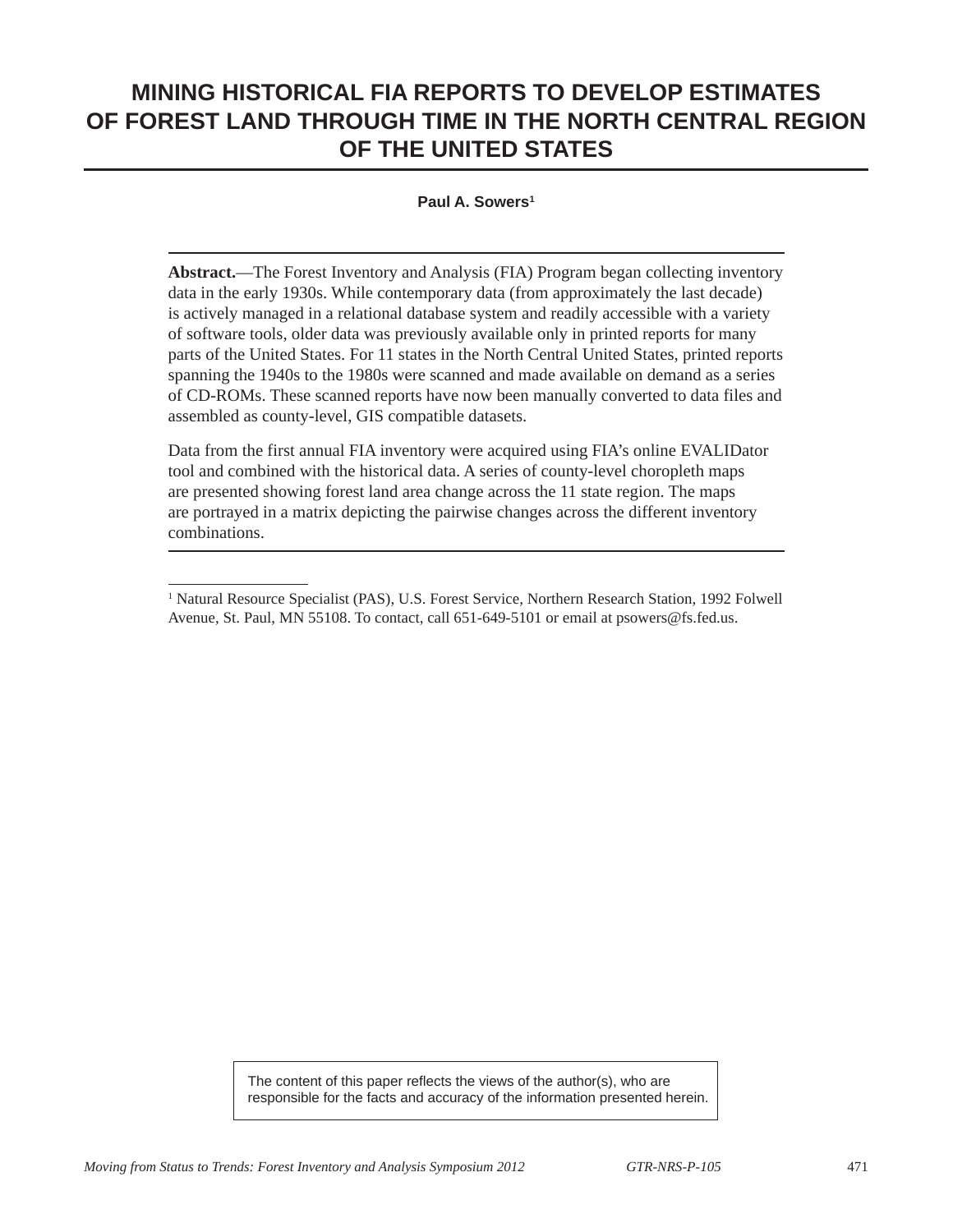### **MAPPING ASPEN IN THE INTERIOR WEST**

**Charles E. Werstak, Jr.1**

**Abstract.**—Quaking aspen (*Populus tremuloides* Michx.) is a critical species that supports wildlife and livestock, watershed function, the forest products industry, landscape diversity, and recreation opportunities in the Interior West (Bartos and Campbell 1998). Studies have indicated that changes in fire regimes, an increase in herbivore presence in young aspen stands, and recent drought episodes have been the main factors for increased mortality rates in aspen stands (Deblander et al. 2010). Forest Inventory and Analysis (FIA) plot data are a consistent source of ground-based information that if used appropriately, can be extremely valuable for mapping and modeling forest attributes such as forest type and canopy cover. GEO-object based image analysis, or GEOBIA, is a relatively new subdiscipline of geographic information systems (GIS) focused on developing automated techniques for partitioning remotely sensed imagery into image objects and accessing them for use in a variety of mapping applications (Hay and Castilla 2008). Spatial data mining is an automatic or semiautomatic exploration to identify patterns in data that have a geographic component (Shekhar et. al. 2005). Random Forests™ is an ensemble classifier that uses multiple decision trees to predict target variables from input variables (Breiman and Cutler 2003). To help understand the current status and extent of quaking aspen across the Interior West, efficient and repeatable mapping and modeling techniques need to be further established. This investigation aims at exploring viable methods for creating canopy cover maps of quaking aspen for several different locations across Utah. FIA plot data for inventory years 2000-2009 that correspond to image objects derived from Landsat TM imagery will be analyzed along with other ancillary geospatial data using spatial data mining and Random Forests™. Information gained from this investigation may provide further insight into object based segmentation and classification techniques using FIA plot data, satellite imagery, and ancillary geospatial data.

### **LITERATURE CITED**

- Bartos, D.L.; Campbell, R.B., Jr. 1998. **Decline of quaking aspen in the Interior West—examples from Utah.** Rangelands. 20: 17-24.
- Breiman, L.; Cutler, A. 2003. **Random forests. Version 4.0.** Berkeley, CA: University of California at Berkeley. Available at www.stat.berkeley.edu/users/breiman/ RandomForests/. (Accessed September 13, 2012).
- DeBlander, L.T.; Shaw, J.D.; Witt, C.; Menlove, J.; Thompson, M.T.; Morgan, T.A.; DeRose, R.J.; Amacher, M.C. 2010. **Utah's forest resources, 2000-2005.** Resour. Bull. RMRS-RB-10. Fort Collins, CO: U.S. Department of Agriculture, Forest Service, Rocky Mountain Research Station. 144 p.

(Continued on next page)

<sup>&</sup>lt;sup>1</sup> Biological Scientist, U.S. Forest Service, Rocky Mountain Research Station, 507 25th Street, Ogden, Utah 84401. To contact, call 801-625-5699 or email at cewerstak@fs.fed.us.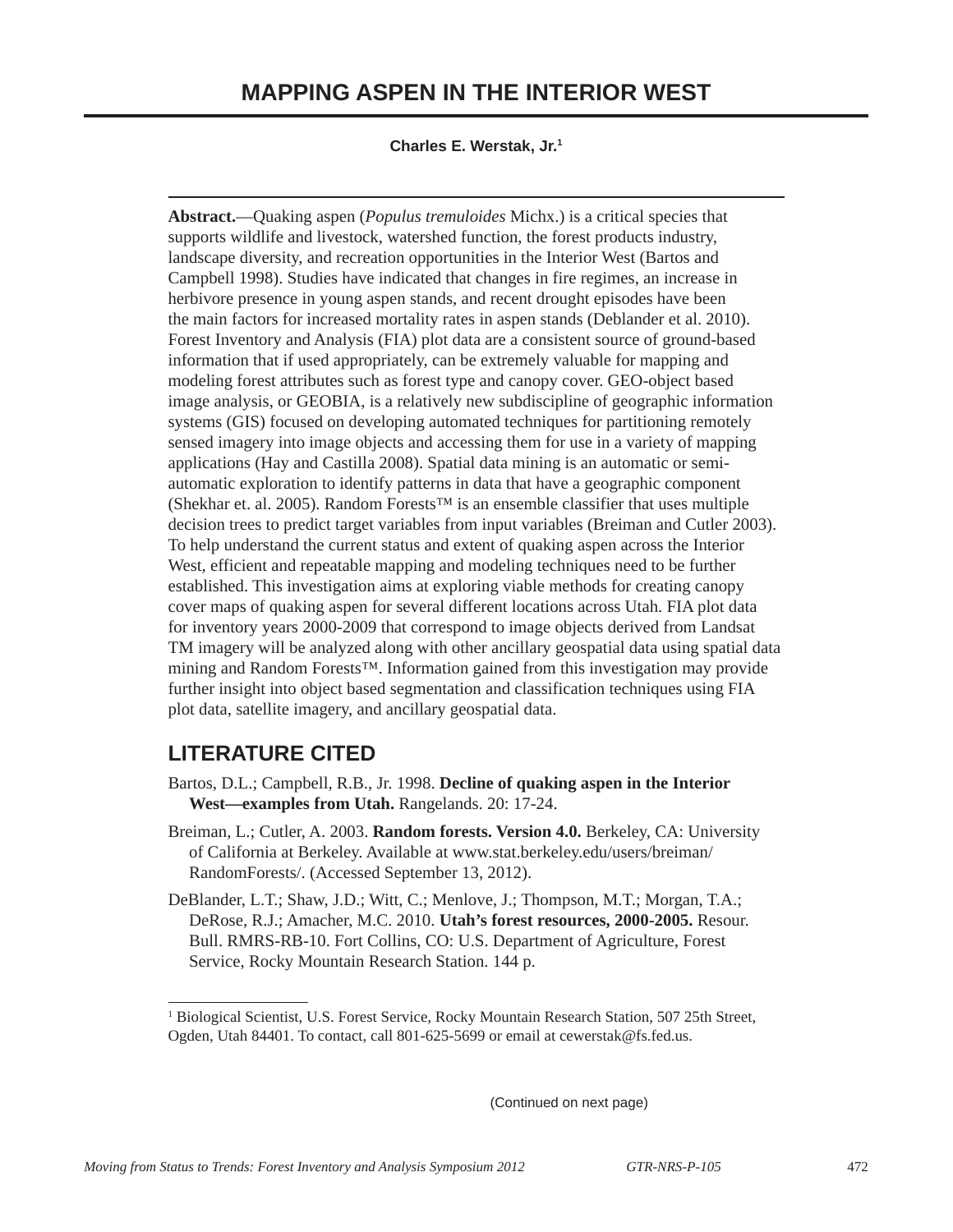- Hay, G.J.; Castilla, G. 2008. **Geographic object-based image analysis (GEOBIA): A new name for a new discipline? Section 1.4.** In: Blaschke, T.; Lang, S.; Hay, G.J., eds. Object-based image analysis – spatial concepts for knowledge-driven remote sensing applications. New York, NY: Springer-Verlag: 81-92.
- Shekhar, S.; Zhang, P.; Huang, Y. **Spatial data mining.** In: Maimon, O.; Rokach, L. The data mining and knowledge discovery handbook. New York, NY: Springer-Verlag: 833-851.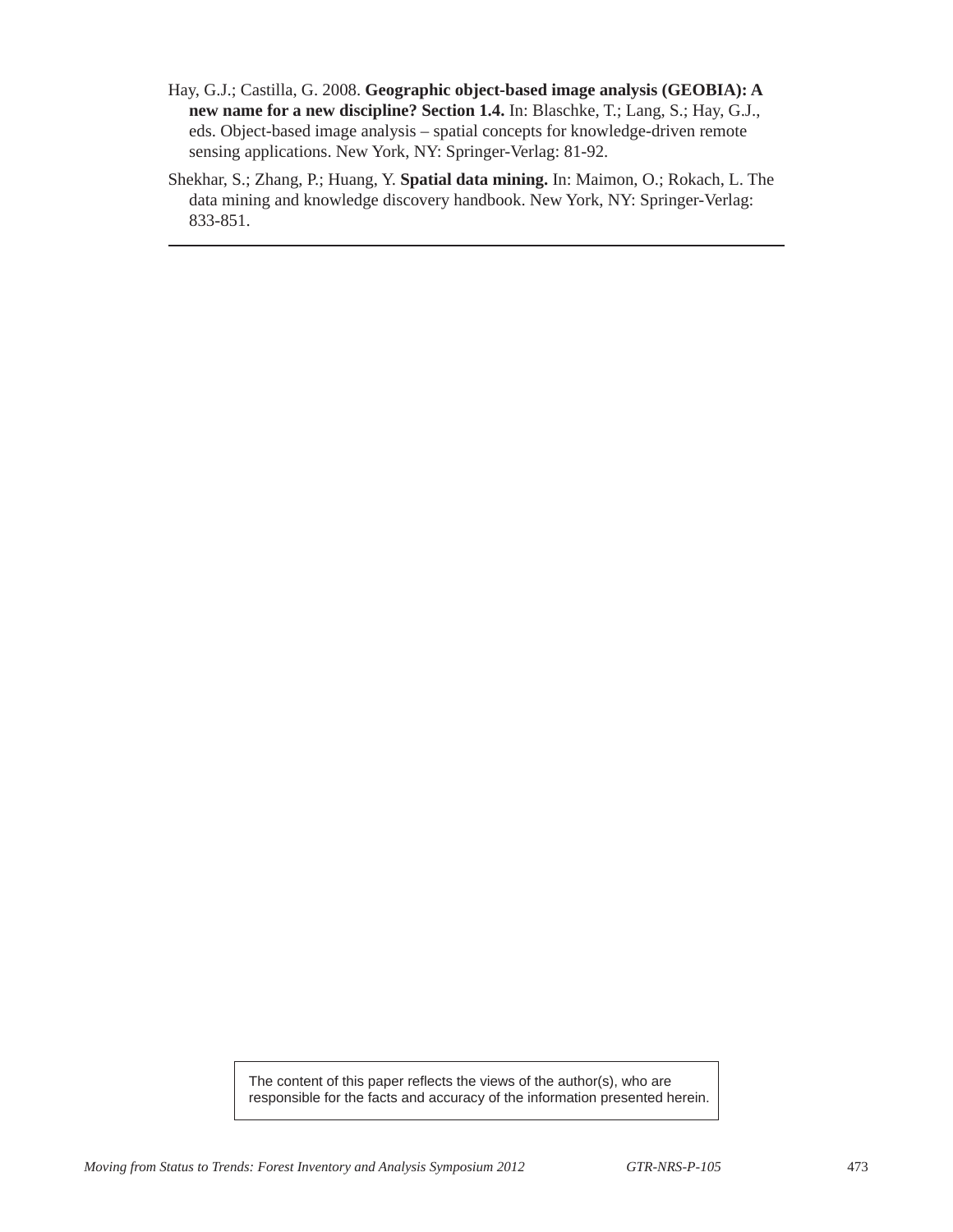### **SUSTAINABILITy OF OAKS IN WEST VIRGINIA**

#### **Richard H. Widmann1**

**Abstract.**—There is growing concern for the sustainability of the oak resource in West Virginia. A look at the U.S. Forest Service's Forest Inventory and Analysis data over the 12 million acres of timberland in West Virginia shows that oak volume has continued to increase, but all of this increase has been due to growth on large-diameter trees. High mortality in the lower diameter classes and low recruitment has resulted in oaks being underrepresented in the lower diameter class. Oak species now represent 46 percent of trees more than 20 inches in diameter, but only 7 percent of the trees less than 9.0 inches in diameter. In 2- and 4-inch diameter classes, oaks represent 5 and 6 percent of trees in these classes, respectively. Because of this disparity, volumes of oak will likely decrease across the State as large trees are harvested or die and recruitment into large-diameter classes decreases. Loss of this keystone species will affect wildlife populations and wood-using industries that now depend on oak.

<sup>&</sup>lt;sup>1</sup> Resource Analyst, U.S. Forest Service, Northern Research Station, 11 Campus Blvd., Suite 200, Newtown Square, PA 19073. To contact, call 610-557-4051 or email at rwidmann@fs.fed.us.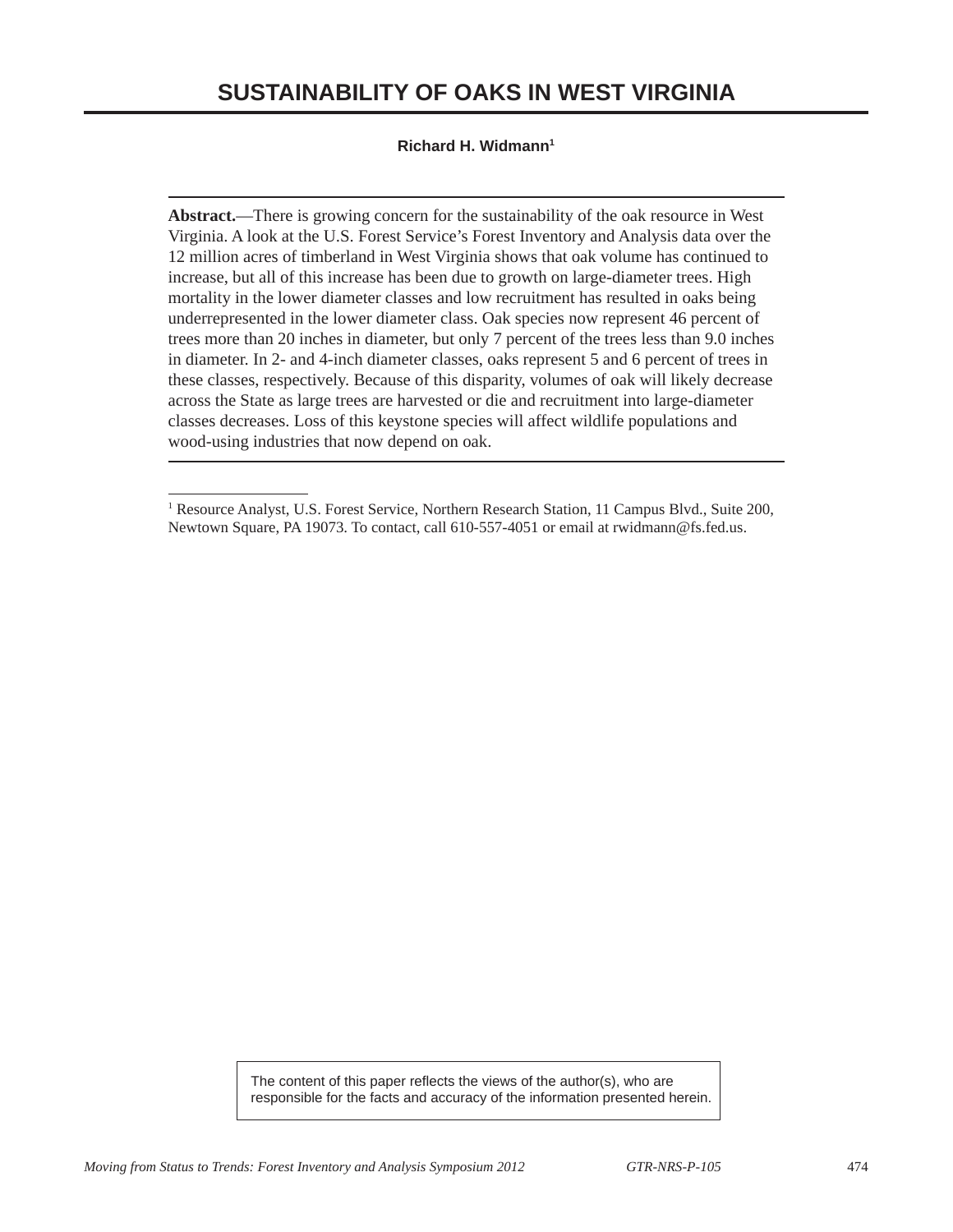## **DOES STANDING WATER OR SNOW PACK BIAS ASSESSMENTS OF TREE REGENERATION WITHIN LARGE-SCALE FOREST INVENTORIES?**

#### **Christopher W. Woodall, James A. Westfall, Brian F. Walters, Daniel J. Johnson, and Kai Zhu1**

**Abstract.**—A critical component of large-scale assessments of forest ecosystem sustainability and function is that of tree regeneration. As forest inventory measurements may occur year round at high latitudes, winter snow banks and subsequent spring floods may impede measurement of tree seedlings (<1 inch diameter at breast height [d.b.h.]), especially at high latitudes/elevations. Using FIA's measurements of seedlings across eastern states, potential biases of tree seedling measurements as affected by snow depth and water obstruction was assessed. It was found that there is a general trend of a decrease in average annual seedling density across time as stand density increases across the eastern United States―a trend that is potentially exacerbated within plots where there is substantial snow/water obstruction  $(>10 \text{ cm})$  to seedling measurement. Assessments of seedling surveys should not be biased if sufficient temporal and spatial scales are used relying on the unbiased spatial and temporal allocation of field plot measurement to eliminate potential bias. However, seedling assessments may be biased if they occur at the plot-level with snow/water present on the plot with the greatest potential bias found on plots with no obstruction at time one but with substantial snow/water obstructions at time two.

<sup>&</sup>lt;sup>1</sup> Research Forester (CWW), U.S. Forest Service, Northern Research Station, 1992 Folwell Ave., St. Paul, MN 55108; Research Forester (JAW), U.S. Forest Service, Northern Research Station, Newtown Square, PA; Forester (BFW), U.S. Forest Service, Northern Research Station, St. Paul, MN; Ph.D. candidate (DJJ), Indiana University, Bloomington, IN; Ph.D. candidate (KZ), Duke University, Durham, NC. CWW is corresponding author: to contact, call 651-649-5141 or email at cwoodall@fs.fed.us.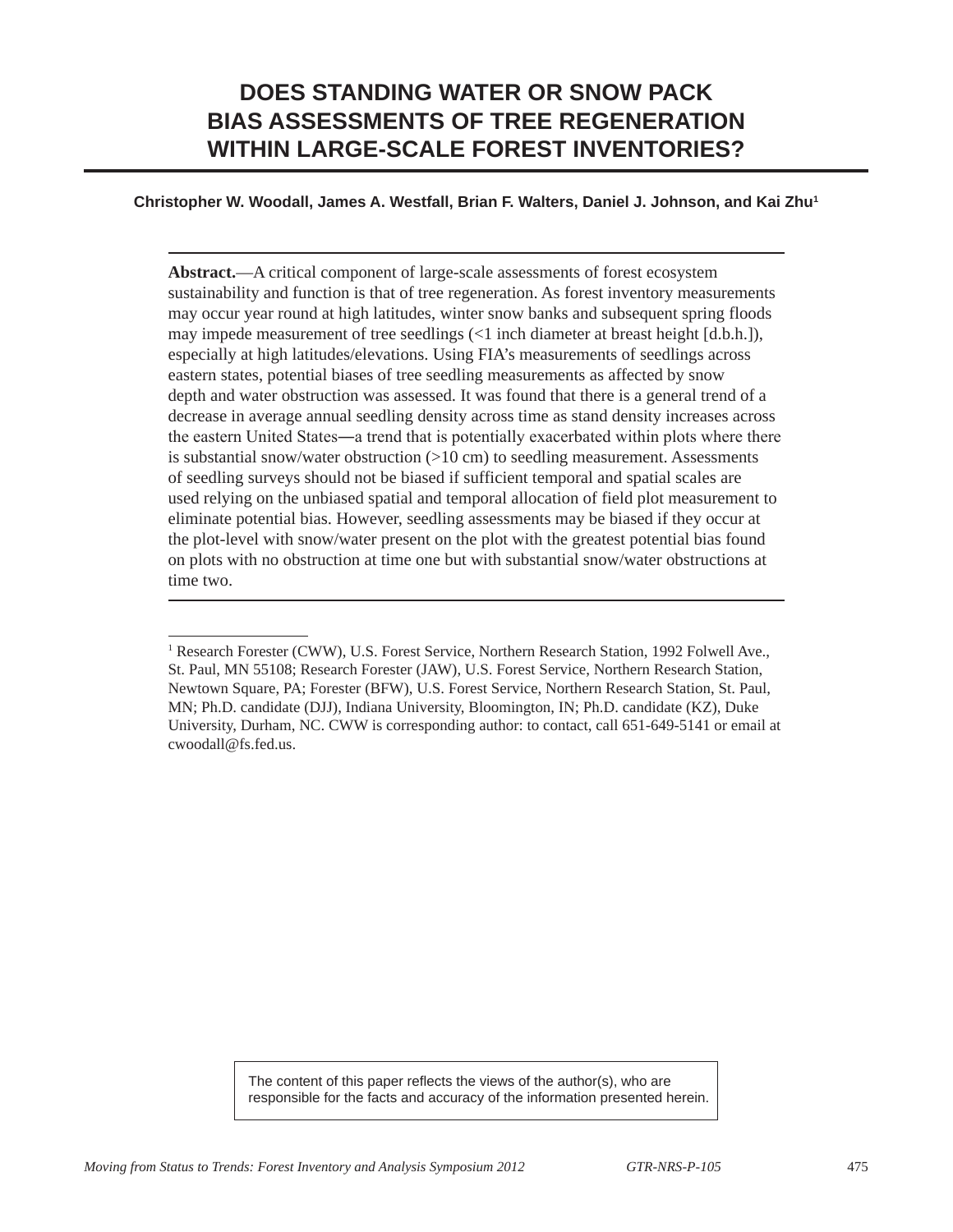### **Christopher W. Woodall, Matthew B. Russell, Anthony W. D'Amato, Shawn Fraver, and Brian F. Walters1**

**Abstract.**—Emerging questions from bioenergy policy debates have highlighted knowledge gaps regarding the carbon and biomass dynamics of individual pieces of coarse woody debris (CWD) across the diverse forest ecosystems of the United States. Using a subset of CWD pieces remeasured across eastern U.S. forests, the rate of biomass loss was estimated over time using decay class transition models coupled with volume and wood density loss trajectories. Results indicate that biomass loss is related to the genera of the species considered, its size, and location within the broad climatic regions of the eastern United States. This biomass loss may be broadly summarized as CWD "half-life's" across the eastern U.S. FIA's inventory of CWD may provide carbon debt policy discussions with objective assessments of CWD biomass/carbon loss.

<sup>&</sup>lt;sup>1</sup> Research Forester (CWW), U.S. Forest Service, Northern Research Station, 1992 Folwell Ave., St. Paul, MN 55108; Post-Doctoral Scientist (MBR) and Associate Professor (AWD), University of Minnesota; Research Forester (SF) and Forester (BFW), U.S. Forest Service, Northern Research Station. CWW is corresponding author: to contact, call 651-649-5141 or email at cwoodall@fs.fed.us.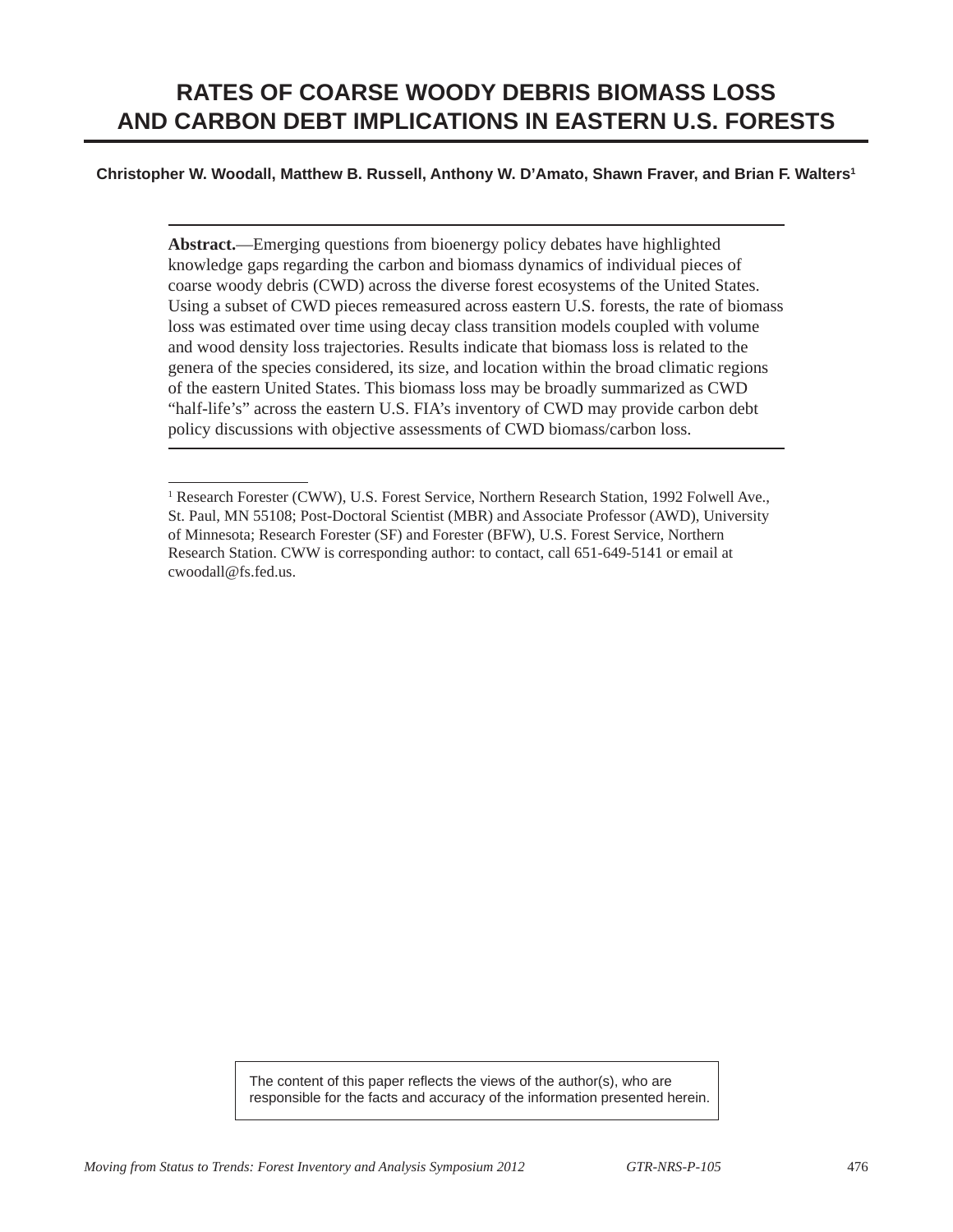### **FRAMEWORK FOR ASSESSING CLIMATE CHANGE RISKS TO FOREST CARBON STOCKS**

### **Christopher W. Woodall, Grant M. Domke, Karin L. Riley, Christopher M. Oswalt, Susan J. Crocker, and Gary W. Yohe1**

**Abstract.**—Efforts to negotiate the role of forest carbon stocks in global efforts to mitigate potential climate change effects has highlighted the need to quantify risks to forest carbon stocks such as massive disturbance events. As risk may be conceptualized around the magnitude of an event and its associated probability, this study examined potential changes to forest carbon stocks following major disturbance (e.g., hurricane) and proposed a framework for assessing the probability of climate change risks to these stocks. Results suggest that a valid framework for conceptualizing risk may be centered on the various forest carbon pools (e.g., forest floor and belowground), the variability of the associated stocks across large scales, and the magnitude of the stocks themselves. Furthermore, given the diversity of the forest pools involved, the nature of massive disturbances themselves (e.g., insects versus wildfires) can have divergent effects of forest carbon stocks resulting in major research unknowns.

<sup>&</sup>lt;sup>1</sup> Research Forester (CWW), U.S. Forest Service, Northern Research Station, 1992 Folwell Ave., St. Paul, MN 55108; Research Foresters (GMB and SJC), U.S. Forest Service, Northern Research Station; Geoscientist (KLR), U.S. Forest Service, Rocky Mountain Research Station; Research Forester (CMO), U.S. Forest Service, Southern Research Station; Huffington Foundation Professor of Economics and Environmental Studies (GWY), Wesleyan University, Middletown, CT. CWW is corresponding author: to contact, call 651-649-5141 or email at cwoodall@fs.fed.us.